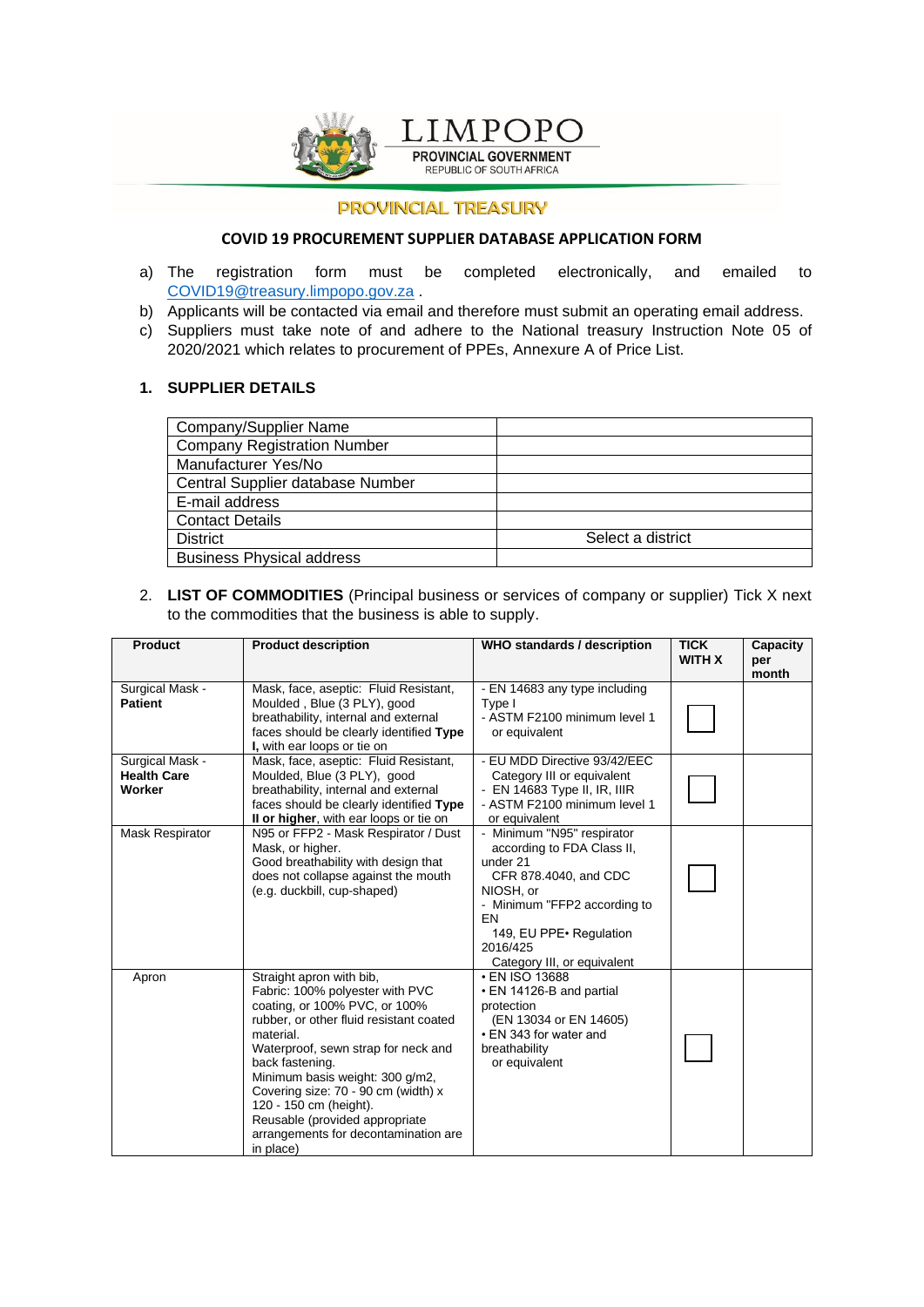| Eye Protection                         | Goggles<br>Good seal with the skin of the face,<br>flexible PVC frame to easily fit with all<br>face contours with even pressure,<br>enclose eyes and the surrounding<br>areas, accommodate wearers with<br>prescription glasses, clear plastic lens<br>with fog and scratch resistant<br>treatments, adjustable band to secure<br>firmly so as not to become loose<br>during clinical activity, indirect venting<br>to avoid fogging. May be re-usable<br>(provided appropriate arrangements<br>for decontamination are in place) or<br>disposable. | • EU PPE Regulation 2016/425<br>• EN 166<br>• ANSI/ISEA Z87.1 or equivalent                                                                                                                                                               |  |
|----------------------------------------|------------------------------------------------------------------------------------------------------------------------------------------------------------------------------------------------------------------------------------------------------------------------------------------------------------------------------------------------------------------------------------------------------------------------------------------------------------------------------------------------------------------------------------------------------|-------------------------------------------------------------------------------------------------------------------------------------------------------------------------------------------------------------------------------------------|--|
| Visor / Face Shield                    | Made of clear plastic and providing<br>good visibility to both the wearer and<br>the patient. Adjustable band to attach<br>firmly around the head and fit snuggly<br>against the forehead, fog resistant<br>(preferable). Completely cover the<br>sides and length of the face. May be<br>re-usable (made of robust material<br>which can be cleaned and disinfected)<br>or disposable.                                                                                                                                                              | • EU PPE Regulation 2016/425<br>• EN 166<br>• ANSI/ISEA Z87.1 or equivalent                                                                                                                                                               |  |
| <b>Isolation Gowns</b>                 | Isolation gown<br>Protective 3- layers of spun bond melt<br>blown spun bound fabric( Top layer of<br>spun bound polypropylene, a middle<br>layer of meltdown polypropylene and<br>a bottom layer of meltdown<br>polypropylene for light fluid contact<br>and contact Isolation, elastic cuff,<br>Tape-tab neck closure, Tie waist, Non<br>Sterile<br>Dimensions: Large<br>Length: (from shoulder to hem) 116cm<br>Sleeve length: (from shoulder to wrist)<br>56cm<br>Belt length: 167cm; Belt Width: 5cm;<br>Belt place: (neck to top of belt) 38cm  | • EU PPE Regulation 2016/425<br>and EU<br>MDD Directive 93/42/EEC<br>• FDA Class I or II medical<br>device.<br>or equivalent<br>• EN 13795 any performance<br>level, or<br>• AAMI PB70 all levels<br>acceptable,<br>or equivalent         |  |
| <b>Surgical Gowns</b>                  | Gown, surgical, non-woven<br>polypropylene body+- 54g/m sleeves<br>+- 66g/m. Long sleeves with cuffs.<br>Reinforced in chest and forearm<br>areas. Resistant to liquid penetration.<br>Lint free, non-flammable, Bacteria<br>barrier efficiency, to comply with<br>SANS 53795, Compliance certificate<br>to be submitted, Sterile, individual<br>double peel packed                                                                                                                                                                                  | • EU PPE Regulation 2016/425<br>and EU<br>MDD Directive 93/42/EEC<br>• FDA Class I or II medical<br>device,<br>or equivalent<br>• EN 13795 any performance<br>level, or<br>• AAMI PB70 all levels<br>acceptable,<br>or equivalent         |  |
| Coveralls                              | Protective cover bodysuits,<br>disposable<br>MEDIUM, LARGE, X-LARGE, XX-<br>LARGE, 3X LARGE                                                                                                                                                                                                                                                                                                                                                                                                                                                          | Tunic/tops, woven, scrubs,<br>reusable or single use, short<br>sleeved (tunic/tops), worn<br>underneath the coveralls or<br>gown.<br>Trouser/pants, woven, scrubs,<br>reusable or single use, worn<br>underneath the coveralls or<br>gown |  |
| <b>Boot Covers</b>                     | Overshoe, non-woven, single use. To<br>be made from durable, water-<br>repellent, opaque material Seam free<br>under sole. Elasticated opening.<br>Suitable for all size shoes                                                                                                                                                                                                                                                                                                                                                                       |                                                                                                                                                                                                                                           |  |
| <b>Digital Thermometer</b>             | Digital Body Thermometer<br><b>INFRARED NON CONTACT</b>                                                                                                                                                                                                                                                                                                                                                                                                                                                                                              |                                                                                                                                                                                                                                           |  |
| Sanitisers and<br><b>Disinfectants</b> | Sanitizer, with not less than 70%<br>alcohol<br>must comply to WHO-recommended<br>hand rub formulations                                                                                                                                                                                                                                                                                                                                                                                                                                              |                                                                                                                                                                                                                                           |  |